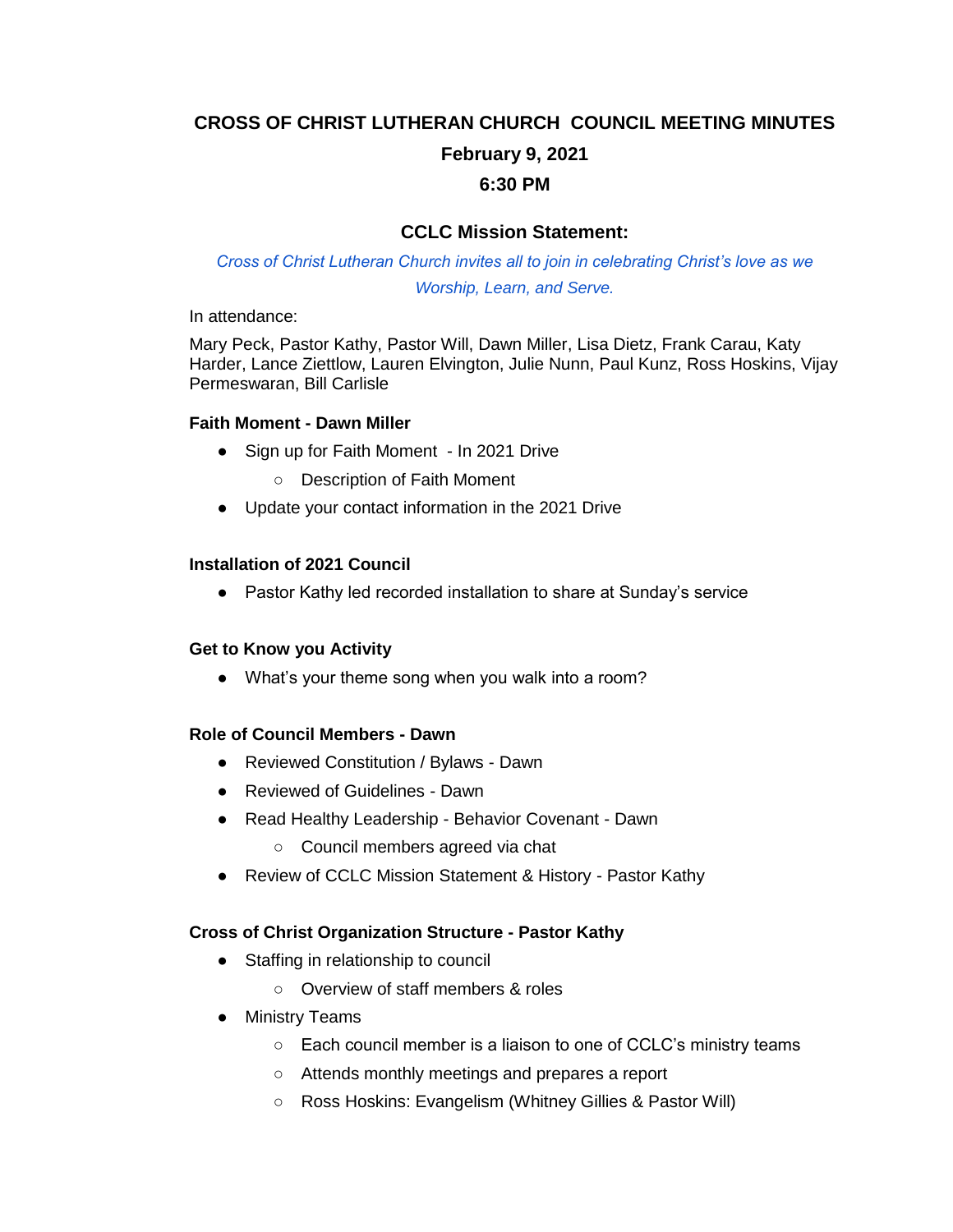- Bill Carlisle: Worship & CCMA (Pastor Kathy & Mindi Paddock, Andy Halladay)
- Julie Nunns: Faith Formation (Amy Pallas & Kerri Kraft, Laura Anderson, & Pastor Will)
- Paul Kunz: Long Range Planning (Pastor Kathy & Christen Brown)
- Frank Carau: Stewardship (Pastor Kathy & Rebecca Pfaff)
- Katy Harder: Preschool (Amy Goodmanson)
- Vijah Permeswaran: Outreach (Pastor Will)
- Lauren Elvington: Youth (Laura Anderson)
- Overview of ELCA & Rocky Mountain Synod
	- Pastor Kathy presented slideshow

# **Other Council Duties - Pastor Kathy**

- Ministry Teams Reports
	- Put in upcoming month's folder eg, reports from Feb. meetings go in March folder
- Communication Google Drive, Remind App for group communications
- Offering Collection

# - **BREAK -**

#### **Approval of January Council Minutes**

● Frank moved to approve, Bill and Ross seconded; motion passed

#### **Consent Items:**

● Frank moved to approve consent items, Paul seconded; unanimous vote of approval

# **Staff Reports**

Pastor Kathy - See Report

Pastor Will - See Report

#### **Ministry Team Minutes**

Faith Formation (Kerri) - See Report Worship (Paul) - No Meeting Stewardship (Frank) - No Meeting Youth (Nathan) - Outreach (Ross) -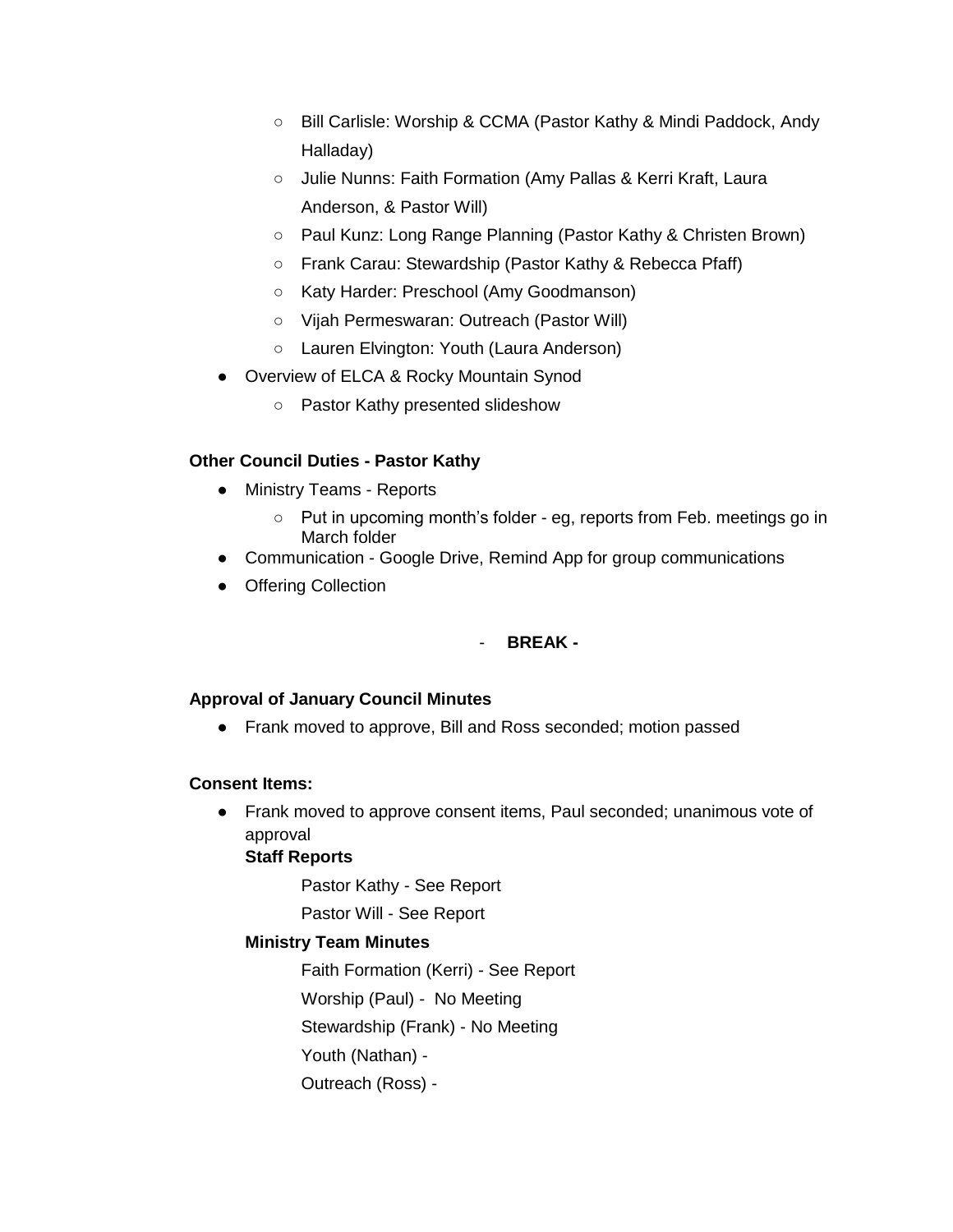Long Range Planning (Mary Ellen) - Evangelism (Kay) - See Report Preschool (Katy) - CCMA (Paul) - Property (Ryan)-

#### **SubTeam Reports**

- Finance Team:
- Safety Task Force On Hold until Building reopens
- HR Team -
- Tech Team -
- Gift Policy Team

#### **UNFINISHED BUSINESS**

- 1. Safe Parking Initiative
- 2. Boy Scout Trailer
	- $\circ$  We are able to insure a trailer as a church yearly premium is \$96; scouts will reimburse the cost
	- Would be titled as a CCLC owned trailer
	- Will moved that we purchase the trailer from Scout Troop 17 for ~ \$1 so it can be retitled and insured under CCLC; Frank seconded; motion passed
		- Would be housed at an off-site at a storage facility

#### **NEW BUSINESS**

- Pastoral Housing Allowance See document in CCLC Council Folder "Things to Remember about Clergy Housing" for more information.
- "A motion was duly made by Frank Carau, seconded by Bill Carlisle, and unanimously approved that the ministry compensation paid to Rev. Kathleen Armstrong during the year 2021 include a designated housing (or parsonage/manse/rectory) allowance in the amount of \$45,000. This amount shall remain in effect annually until amended or rescinded."
- "A motion was duly made by Frank Carau, seconded by Bill Carlisle, and unanimously approved that the ministry compensation paid to Rev. William Johnson during the year 2021 include a designated housing (or parsonage/manse/rectory) allowance in the amount of \$25,000. This amount shall remain in effect annually until amended or rescinded."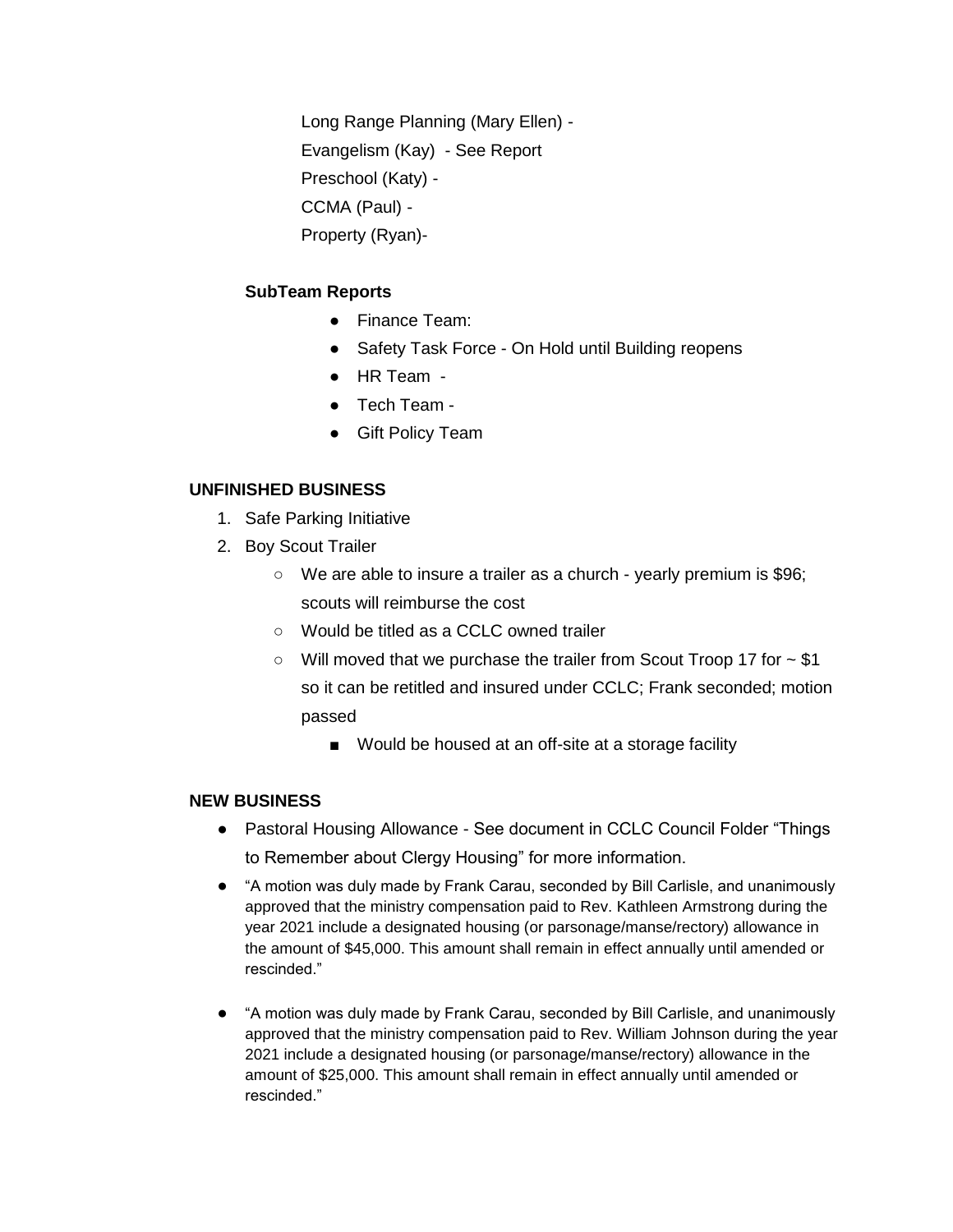- [HVAC System Report -](https://docs.google.com/document/d/1nxg0r7YynSz0w2IGDZcm0bAQ_ZNu6m9pNe79BLfSqx4/edit?usp=sharing) Ed Painz
	- Reviewed report exploring options for cleaner air in church
	- Best option seems to be UV technology good track record 95%+ effective range
	- Ed proposed the question if it is needed or only will make people feel safer
	- Discussion about needs vs. cost
	- Recommended to refer topic to reopening task force
- Special Council Meeting February 28: 2 4 p.m.

**Part I: "Church Becoming"** - Dana Peterson, Assistant to the Bishop

- a. Include: Long Range Planning and staff for the first Part
- b. What do you see as the essence of who we are/
- c. What have we learned from this experience
- a. Who were we and who are we now
- b. Where do we go from here? What does success look like?

# **Part II: Reopening Plan**

- a. Task Force to develop, communicate, and implement plan to reopen
- b. Include: 1- 2 Health Care workers, 1 -2 Executive Members, Ed Painz Property, Worship Staff (Pastors / Minister of Music)

#### **Treasurer's Report:**

- Frank moved, Paul seconded to accept the report, motion passed.
- **How to read the Financial Report - presentation by Lance**
- Monthly Mission, Ministry see Report
- Pledge and Debt Metrics will cover next month
- Financial Statement -
- PPP Loan Forgiveness Update no update waiting on forms to apply for forgiveness
- Youth Account / Mission Trip Financials don't have yet
- Music Ministry Gift Fund don't have yet

#### **Recap of Next Month Action Item List**

- 1. Safe parking initiative
- 2. Continued talk re: HVAC system
- 3. Financial reports